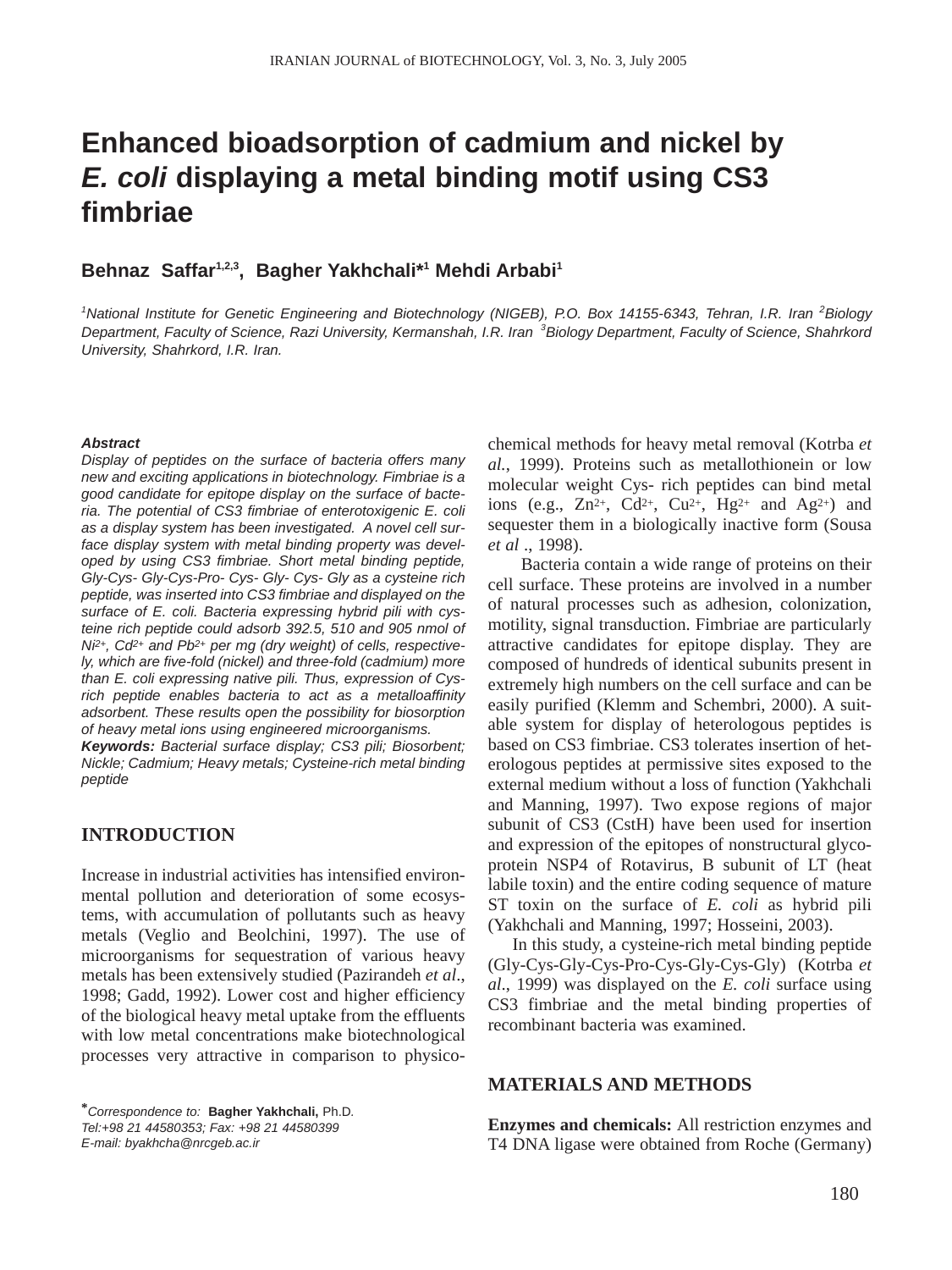and Cinagene (Iran). *Pfu* DNA polymerase was from Fermentas (Cinagene, Iran). Primers were synthesized by MWG Biotech Company (Germany). High pure PCR product purification and high pure plasmid extraction kits were from Roche. All of the chemical reagents were obtained from Sigma (USA).

**Bacterial strain and plasmids:** Plasmids pPM4556, containing mutant *cstH* (major fimbrial subunit of CS3 pili), pPM484 and pPM4567 consist of *cst* operon were used for construction and expression of hybrid pili (Yakhchali and Manning, 1997). *E. coli* K12 TG1 strain was used as the recipient strain of all plasmids (NIGEB, Iran).

**Microbial cultures and general procedures:** The LB (Luria-Bertani) and CFA medium consist of (g/l) casamino acid, 10; Bacto yeast extract, 1.5;  $MgSO<sub>4</sub>$ .  $3H<sub>2</sub>O$ ,  $0.05$ ;  $MnCl<sub>2</sub>$ .  $4H<sub>2</sub>O$ ,  $0.005$ ; supplemented with 100 mg/ml ampicilin, were used for growth of bacteria and expression of hybrid CS3 pili respectively. DNA manipulations were carried out according to standard protocols (Sambrook and Russel, 2001).



**Figure 1.** Genetic organization of the *cst* locus encoding biosynthesis and assembly of CS3. The arrows show direction of promoters (Yakhchali and Manning, 1997).



encoding mutant CstH with 144 amino acids. A unique *Xba*I site has been introduce into *cstH* using site directed mutagenesis (Yakhchali and Manning, 1997). (B) Recombinant plasmid pYS70 consisted of hybrid gene. MPB sequence was introduced into the *XbaI* site of the *cstH* in the pPM4556. Amino acid sequence of MBP in the engineered protein has been shown.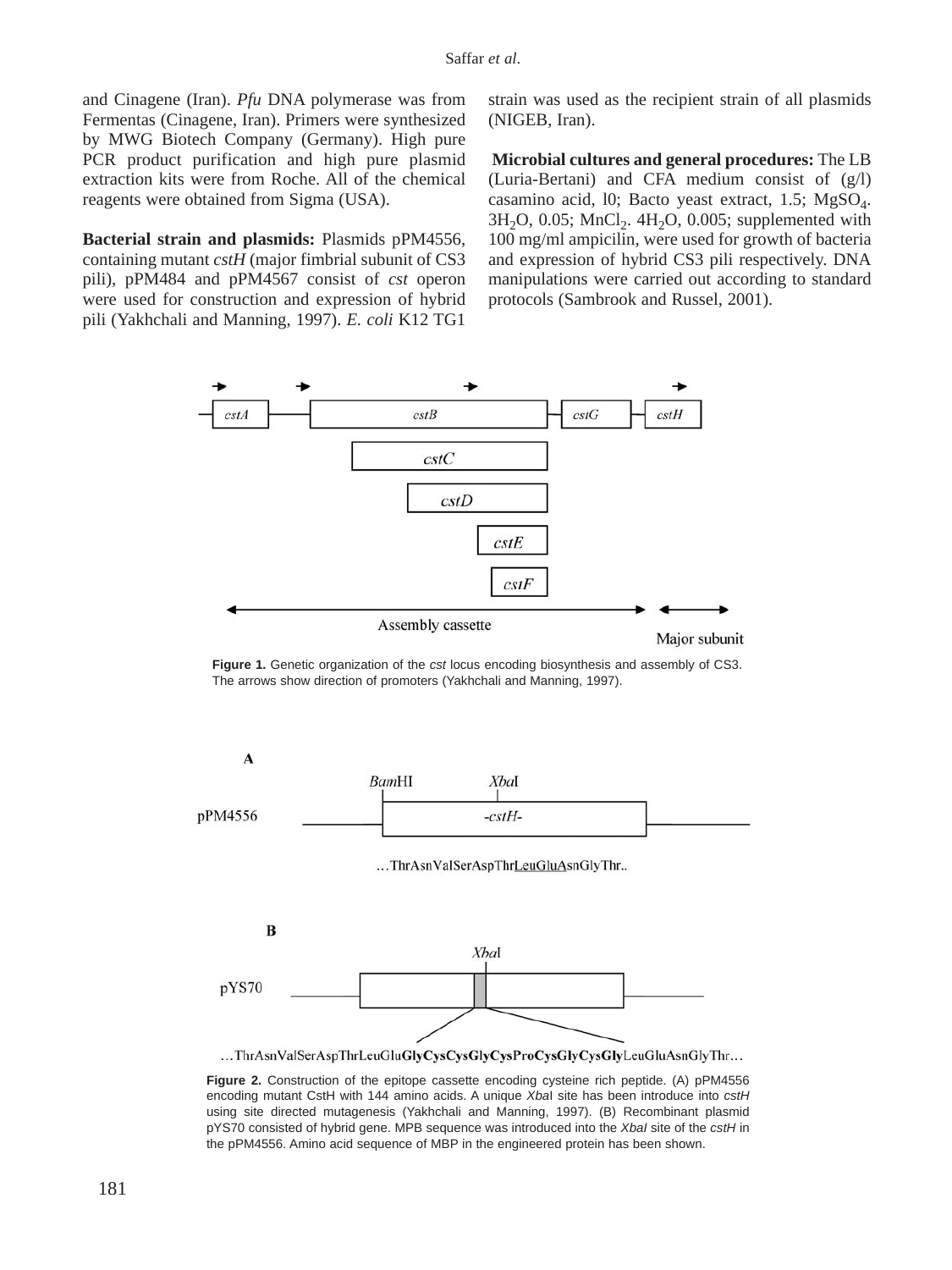**Construction of hybrid gene:** Genetic organization of the *cst* operon encoding biosynthesis and assembly of CS3 is shown in Figure 1. A 650 bp DNA fragment encoding mutant *CstH* has been cloned in pPM4556 (Yakhchali, 1996) (Fig. 2). Oligonucleotide B-Metal (CTAG*TCTAGA*CCACAACCGCATGGACAAC-CGCAGCC*GAGCTC*TG TATCAGAAACATTTGTACTC) containing *Xba*I at the 5*´* end and *Sac*I sites corresponding to nucleotide 260-282 of *cstH* was designed to allow PCR amplification of a DNA fragment encoding the N-terminal of the CstH (65 aa) with the Cys-rich peptide between amino acids 65 and 66 of CstH. The PCR reaction was performed in 25 µl total volume using *pfu* DNA polymerase (1 unit) and its buffer, 0.2 mM dNTP, 10 µg template DNA and 10 pmol of each of the M13 forward and B-Metal primers. The PCR was performed by 5 min at 95ºC and then 30 cycles of 1 min at 95ºC, 30 s at 52ºC and 45 s at 72ºC. The PCR product was purified, digested with *Bam*HI and *Xba*I, and ligated into pPM4556 previously digested with the same enzymes and transformed into *E. coli* TG1 strain. Dideoxy Termination sequencing with the ABI automated sequencer was used to confirm the authenticity of the constructed gene.

Plasmid pPM4567 containing *cst* operon and recombinant plasmid carrying CstH::Cys-rich peptide coding DNA were cleaved with *Aoc*I and *Bam*HI enzymes. The DNA fragment containing assembly genes of *cst* operon was isolated and recovered from the low melting agarose gel and then ligated to the hybrid gene to produce hybrid *cst* operon. Clones were screened by digestion with *Aoc*I/*Bam*HI enzymes.

**Pili preparation:** The pili was prepared by the method described previously (Yakhckali, 1996) with minor modifications. The bacteria from an overnight culture on CFA agar (Colonization Factor Antigens), containing the appropriate antibiotic, were harvested into 1 ml PBS and incubated at 56ºC, for 20 min. The cells were harvested by centrifugation at 13000×g for 10 min. Trichloro acetic acid was added to the supernatant at a final concentration of 12% v/v and incubated on ice for 1h. The pili were precipitated by centrifugation at 18000×g for 15 min and stored at -20ºC.

**Production of polyclonal antibody against CS3 pili:** The pili prepared from the bacteria were separated by preparative SDS-PAGE. The area containing pili was excised from the gel and then eluted into 0.05 M Tris-HCl buffer. Protein concentration was determined according to the Bradford method. A polyclonal antiserum against the purified pili was prepared in N.Z. white rabbit. The first inoculum of the protein was prepared with emulsification of 100 µg of the protein in Freund's complete adjuvant (Sigma, USA). All the subsequent inoculation was prepared in Freund's incomplete adjuvant. Rabbit was injected subcutaneously into 2-4 sites on the animal's back (0.1-0.2 ml/site). Boosting doses of emulsified antigen were given every 4 weeks. The specificity of the polyclonal antibody was confirmed by the western blotting.

**Expression of recombinant hybrid pili:** The recombinant hybrid pili were detected by western blotting using rabbit polyclonal antiserum against CS3 pili. The purified pili was separated by 13% SDS-PAGE and transferred to nitrocellulose membrane using a transfer buffer (25 mM Tris-base, 192 mM glycine and 20% v/v methanol) at 86 mA overnight. The membrane was incubated in blocking buffer of 5% skim med milk/wash buffer (12.1 g/l Tris-base, 9.05 g/l NaCl, pH 7.4) with gentle shaking for 90 min at room temperature. The membrane was probed with 1:1000 solution of the CS3 polyclonal antiserum for 1h and then incubated with 1:1000 dilution of horseradish peroxidase-conjugated anti rabbit immunoglobulin (Tebsan, Iran) as secondary antibody and visualized using 4-chloro-1-haphtol with hydrogen peroxidase as the enzyme substrate.

**Immunofluorescence microscopy:** Bacteria from over night culture on CFA agar were gently resuspended in PBS. Cells were fixed on microscope slides, covered by 50 µl of the CS3 polyclonal antiserum as primary antibody diluted (1:1000) in PBS for 1h at room temperature. After washing five times with PBS solution, slides were incubated for 1 h with secondary antibody; Swine-anti Rabbit IgG fluorescein isothiocyanate (FITC) conjugated (DAKO, Denmark) at a dilution of 1:20. Cells were washed five times with PBS to remove unbound secondary antibody and observed by fluorescent microscope (Olympus).

**Heavy metal removal:** Heavy metal removal was tested using atomic absorption (GBC, M932 plus). Cultured cells on the CFA agar plates were collected and resuspended in 10 ml of LB. Several aliquots of the resuspended cells were precipitated at 15000×g for 30 min and the wet and dry weight (drying the biomass was carried out at 105ºC to constant weight) of the pellet was measured by a precise balance (Mettler, AT261).

The cells (100 mg wet weight) were resuspended in 30 ml of LB containing  $Cd^{2+}$  [Cd (NO<sub>3</sub>)<sub>2</sub>. 5H<sub>2</sub>O],  $Pb^{2+}$   $[Pb (NO_3)_2]$  or  $Ni^{2+} (NiSO_4)$  to final concentration of 20 µM of every metal. Samples were incubated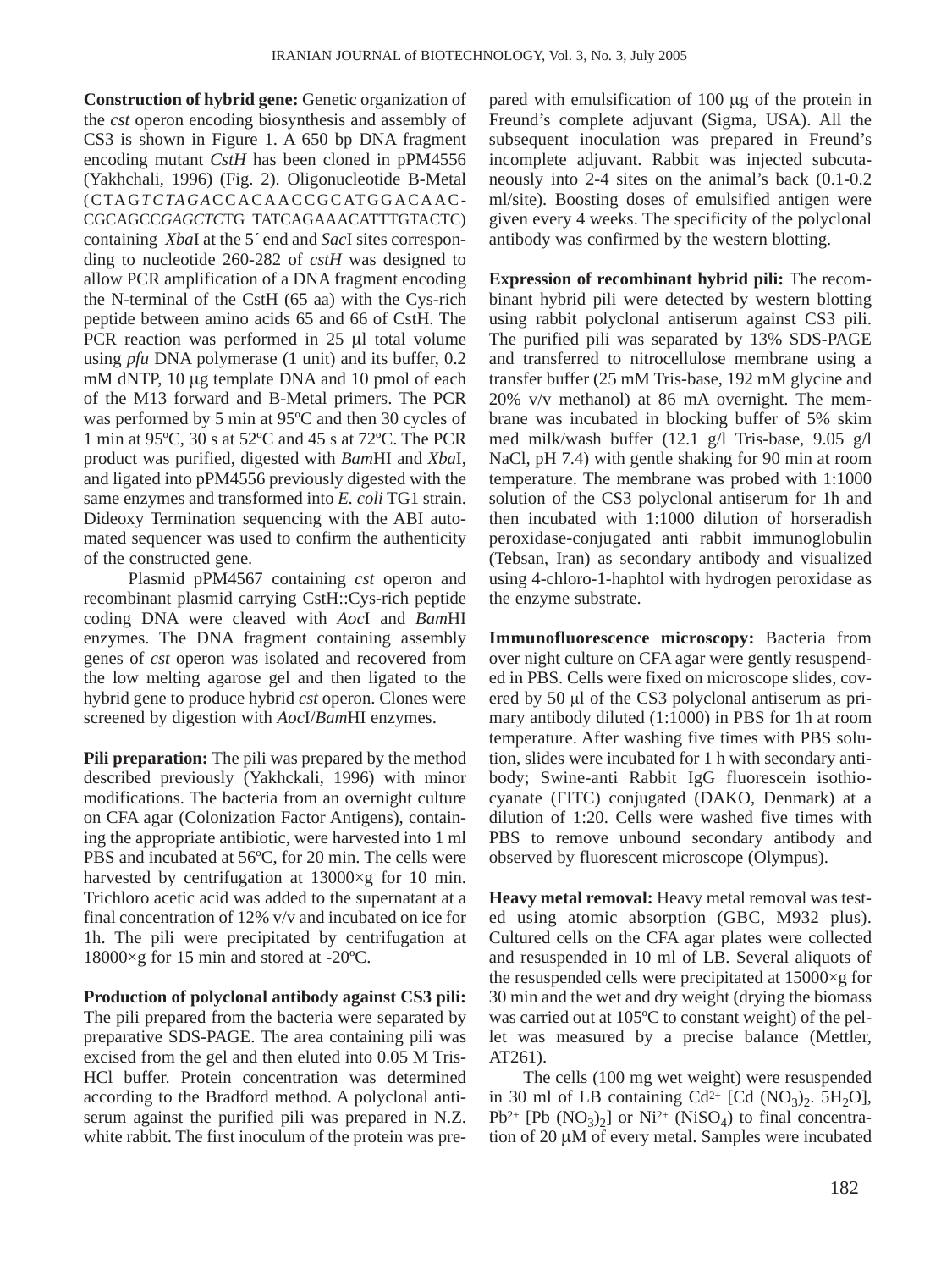with gentle shaking for 2h at 37ºC. The cells were removed by centrifugation  $(6000 \times g, 5 \text{ min})$  and acetone was added to the supernatant at a final concentration of 80% (v/v) and incubated on ice for 15 min. The precipitated proteins were removed by centrifugation at 15000×g for 30 min (Pazirandeh *et al*., 1998). The supernatant was analyzed for heavy metal content by atomic absorption.

# **RESULTS**

**Construction of hybrid pili:** Determination of exposed area and secondary structure of CstH protein have been studied previously (Saffar and Yakhchali, 2005). Accordingly, the site between amino acids 65- 66 of mature CstH was considered for insertion of the Cys-rich peptide. DNA fragment encoding N-terminal (amino acids 1-65) of CstH and cysteine rich peptide was amplified by PCR using M13 forward and B-Metal primers. The oligonucleotide B-Metal was designed in such a way that would allow correct insertion of the Cys-rich peptide into the CstH protein. Unique *Sac*I restriction site was introduced into amplified DNA for screening of the recombinant plasmids. *Pfu* DNA polymerase with proofreading property was used for amplification of the gene. The PCR product was purified and digested with *Bam*HI/*Xba*I enzymes and replaced with the corresponding fragment of the *cstH* gene in pPM4556 plasmid previously digested with the same restriction enzymes to produce plasmid pYS70. Recombinant plasmids were screened with *Sac*I restriction enzyme. Sequencing of the recombinant plasmid confirmed the fidelity of the hybrid gene. pPM4567 plasmid containing assembly cassette of the *cst* operon and pYS70 were digested with *Aoc*I /*Bam*HI restriction enzymes. The *cst* assembly cassette was cloned upstream of the hybrid gene to make hybrid operon. The resulting plasmid, pYS74, was used to transform *E. coli* cells to produce the recombinant pili.

**Expression and display of hybrid pili:** Expression of hybrid pili on the bacterial surface was investigated by Western blot analysis and immunofluorescence microscopy using polyclonal antibody against CS3 pili. Bacteria harboring pYS74 were cultured on CFA medium. Cells were harvested in PBS and pili was prepared. The hybrid pili was blotted on the nitrocellulose membrane and treated with polyclonal antibody against CS3. Expression of the hybrid pili was monitored in comparison with the negative (bacteria without CS3 operon) and positive (*E. coli* harboring pPM484 containing *CS3* operon) controls. Figure 3 shows strong reaction of the protein with anti-CS3 indicating that the hybrid pili was expressed and displayed on the surface of the *E. coli.*



**Figure 3**. Western blot analysis of the *E. coli* expressing CS3 hybrid pili using CS3 polyclonal antibody. Lane, 1 positive control (*E. coli* cells expressing native pili); Lane 2, negative control (*E. coli* k12 TG1 host strain); Lane 3, pYS74 (*E. coli* expressing CS3 hybrid pili). The position of the precursor (pre-CS3) and mature forms of the CS3 pili are indicated (Jalajakumari *et al*., 1989).

Display of the Cys-rich peptide on the cell surface could be more directly confirmed by immunofluorescence microscopy. As shown in Figure 4, the *E. coli* cells expressing hybrid pili became fluorescent due to binding of anti-CS3 antibody followed by binding of FITC-conjugated secondary antibody, indicating that the Cys-rich peptide was successfully displayed on the cell surface (Fig. 4A). *E. coli* cells without pili (*E. coli* K12 TG1) were not fluorescent (Fig. 4B).



**Figure 4.** Immunofluorescence detection of hybrid CS3 pili. (A) Bacteria harboring plasmid pYS74 encoding hybrid CS3 pili, (B) Negative control cells (*E. coli* k12 TG1 host strain ). Cells were incubated with CS3 polyclonal antibody followed by probing with Swineanti Rabbit IgG conjugated FITC and visualized with the Immunofluorescence microscope.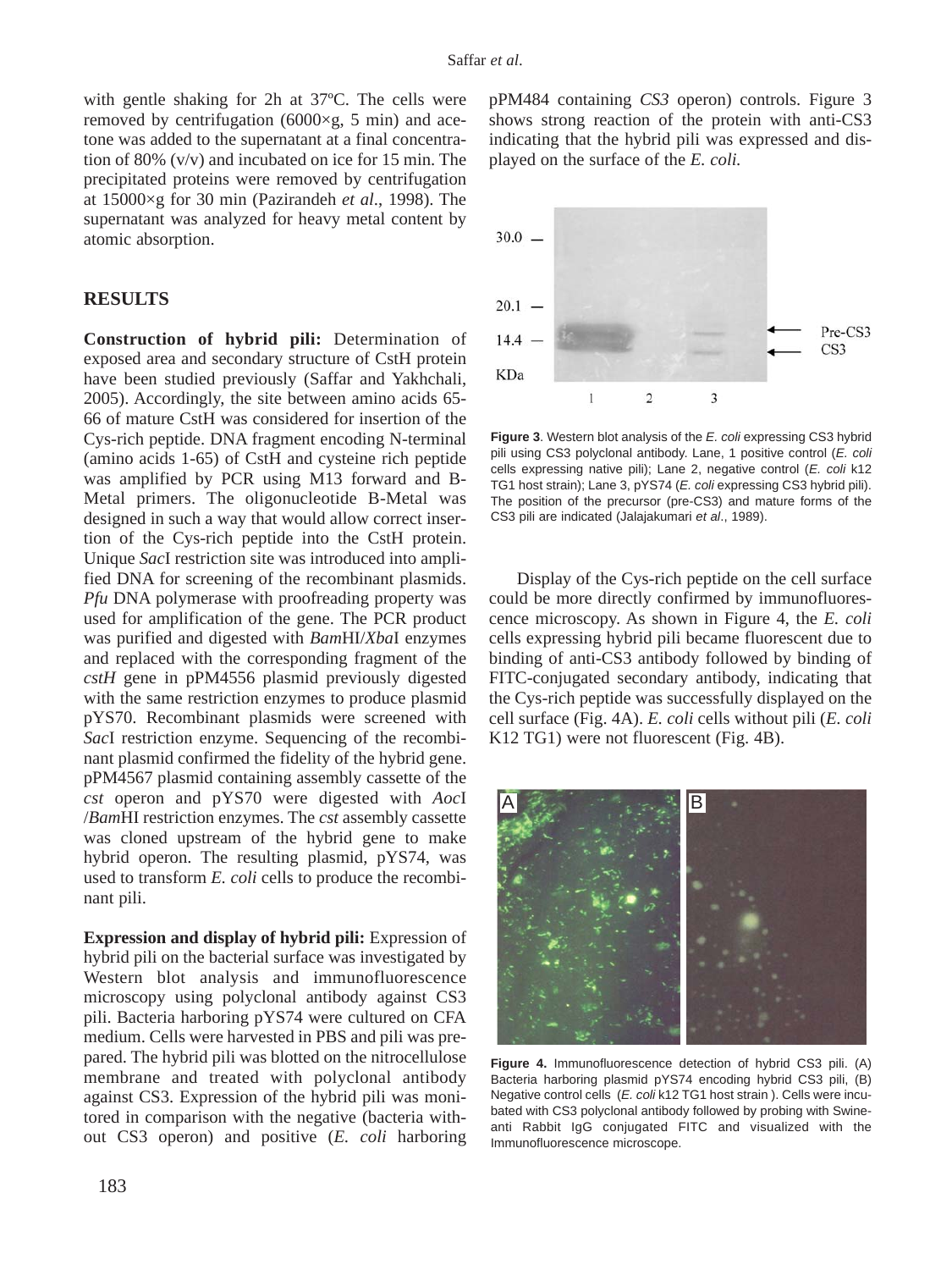

**Figure 5.** Bioaccumulation of heavy metal ions by *E. coli* pYS74 expressing hybrid CS3 pili and control cells (*E. coli* [pPM484] and *E. coli* K12 TG1). *E. coli* [pYS74] adsorbed 3-fold Cd2+ and 10-fold Ni2+ more than the *E. coli* [pPM484] (expressing native CS3 pili)**.** 100 mg wet weight of cells were resuspended in LB containing 20  $\mu$ M of each metal ion. The metal content of the culture media was determined by atomic absorption after 2h of incubation. The bars represent the mean value of three independent experiments.

**Metal binding properties of** *E. coli* **displaying hybrid CS3 pili:** Bioaccumulation of bivalent metal ion experiments was carried out in the single metal  $(Cd^{2+}$ , Pb<sup>2+</sup> or Ni<sup>2+</sup>) system. Insertion of the Cys–rich peptide into the CS3 pili led to the increase in removal of the  $Cd^{2+}$  and  $Ni^{2+}$  from media supplemented with 120 µM of Cd2+ or Ni2+. Metal binding properties of *E. coli* displaying hybrid pili were compared to the cells expressing native pili and cells without pili. Bacteria displaying hybrid pili accumulated  $Ni<sup>2+</sup>$  and  $Cd<sup>2+</sup>$  with efficiency higher than Pb2+, compared to control cells. *E. coli* [pYS74] (expressing hybrid CS3 pili), could absorb 392.5, 510 and 905 nmol of Ni2+ ,Cd2+ and Pb2+ per mg (dry weight) of cells, respectively (Fig. 5). Therefore, *E. coli* [pYS74] adsorbed 3-fold Cd<sup>2+</sup> more than the *E. coli* [pPM484] (expressing native CS3 pili) and *E. coli* K12 TG1 host strain**.** About ten- and five fold increase in bioaccumulation of the Ni2+ was occurred in the cells expressing hybrid CS3 pili in compare to the *E. coli* cells producing native pili and host strain, respectively (Fig. 5). A slight increase in bioaccumulation of Pb2+ was observed with cells expressing hybrid CS3 pili which were not significant in compare to the control cells (*E. coli* [pPM484] and TG1 strain) (Fig. 5). The surface display of cysteine rich peptide did not enhance the bioaccumulation of  $Pb^{2+}$  in contrast with the accumulation of Cd<sup>2+</sup> and Ni<sup>2+</sup>. This could be due to adsorption of Pb<sup>2+</sup> to the surface components of the cell but not to the peptide displayed on the cell surface.

#### **DISCUSSION**

Widespread pollution by heavy metals has undesirable consequences for human health and environment (Sousa *et al*., 1998). Conventional methods for remediation of contaminated sites such as precipitation-filtration, ion-exchange, oxidation-reduction and membrane separation often fail to decrease the heavy metal contaminants to acceptable levels. Therefore, there exists a growing need for alternative methods capable of removing heavy-metal contaminants. Higher organisms such as plants and animals generally respond to heavy-metal challenge by production of cysteine-rich peptides such as metallothioneins and phytochelatins which bind metal ions (Wernerus and Stahl, 2004)**.** Metal binding peptides such as histidine-rich peptides have been used to construct bacteria with improved metalloadsorption characteristics using bacterial display approach (Kotrba *et al*., 1999; Samuelson *et al*., 2000; Sousa *et al*., 1996; Xu and Lee, 1999; Bae *et al*, 2000). Display of peptides serving as heavy metal ligands on the microbial surface represents one possible way for improving the metal binding properties of the biomass in terms of capacity, kinetics and selectivity.

Fimbriae are adhesive bacterial surface structures and assisted display of heteologous peptides (Klemm and Schembri, 2000). The CS3 fimbriae of *E. coli* has been reported to tolerate the genetic insertion of heterologous peptides in position between amino acids 65-67 and 99-100 of mature CS3 (Yakhchali and Manning, 1997; Hosseini, 2003). The CstH peptide (major subunit of pili) consists of 144 amino acids with no cysteine residues in its sequence and can be considered as a candidate for insertion of cysteine rich peptides without interaction between the insert and carrier protein which affect its folding. Hence, the CS3 pili was used to display a cysteine-rich metal binding peptide for bioadsorption of heavy metals from contaminated effluents.

Different synthetic peptides such as cysteine and histidine rich peptides have been designed and used for construction of heavy metal bioaccumulating bacteria (Kotrba *et al*., 1999; Sousa *et al*., 1998; Wernerus and Stahl, 2004). Metal binding peptide Gly-Cys-Gly-Cys-Pro- Cys- Gly- Cys- Gly has been genetically engineered into LamB protein and expressed in *E. coli* (Kotbra *et al*., 1999). The genetic insertion of MBP sequence into CstH-65 resulted in CstH-MBP hybrid protein and retained its physiological properties as a pili located on the surface of the *E. coli* indicating maintenance of its overall folding pattern. Bacteria expressing hybrid LamB protein containing this metal binding peptide showed 1.8-fold increase in  $Cd^{2+}$  binding capacity (Kotrba *et al*., 1999), whereas the cells expressing hybrid CS3::MBP pili showed 3-fold increase in  $Cd^{2+}$  binding capacity. Recently the same results were obtained for bioaccumulation of the Ni2+